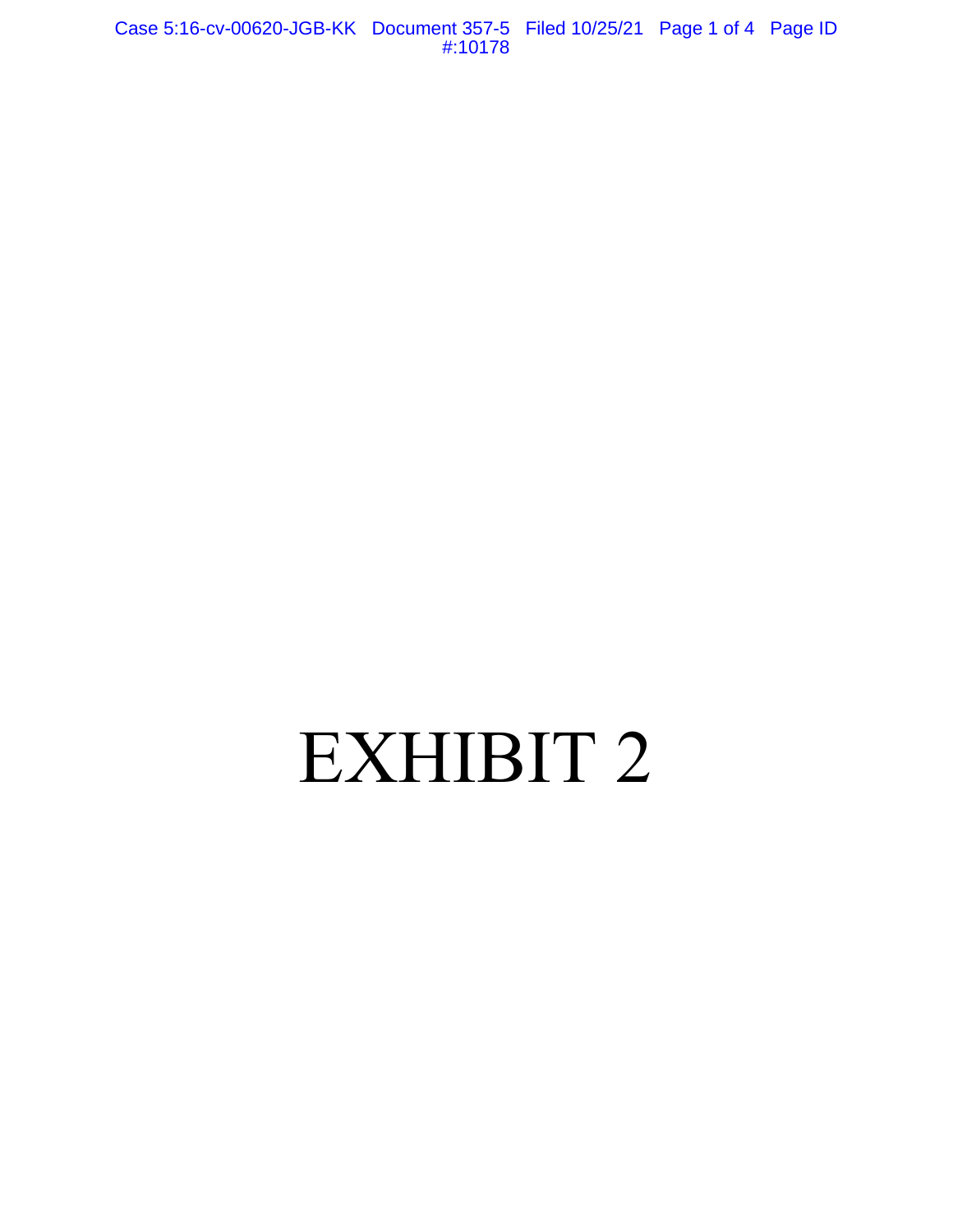# Case 5:16-cv-00620-JGB-KK Document 357-5 Filed 10/25/21 Page 2 of 4 Page ID #:10179

### *Hernandez v. Garland*

# *Instructions and Guidelines to Immigration Judges*

On October 25, 2021, the Executive Office for Immigration Review (EOIR) and Immigration and Customs Enforcement (ICE) entered into a Settlement Agreement (the "Settlement") with Plaintiff Class Members in a civil action in *Hernandez v. Garland*, United States District Court for the Central District of California, Case No.5:16-cv-00620-JGB-KK. The Settlement applies to a class of "all individuals who are or will be detained pursuant to [section 236(a) of the Immigration and Nationality Act (INA)] on a bond set by an U.S. Immigration and Customs Enforcement officer or an Immigration Judge in the Central District of California." The Settlement therefore applies to both initial bond hearings held under section 236(a) as well as bond hearings for cases of prolonged detention authorized pursuant to, *Rodriguez v. Marin*, CV-07-03239 (C.D. Cal. Aug. 6, 2013) (as modified by *Rodriguez v. Martin*, CV 07-03239 (C.D. Cal. May 28, 2020), *Franco-Gonzalez v. Holder*, CV-10-02211 (C.D. Cal. Apr. 23, 2013), and *Casas-Castrillon v. Dep't of Homeland Sec.*, 535 F.3d 942 (9th Cir. 2008), to the extent these cases remain good law, to assess an alien's dangerousness, threat to national security, and flight risk.

Pursuant to the Settlement, ICE officials and Immigration Judges, when setting, re-determining, and/or reviewing the terms of any class member's release, must: (1) consider the alien's financial circumstances and financial ability to pay a bond; (2) not set bond at a greater amount than necessary to ensure the alien's appearance at all future immigration proceedings, including for removal if so ordered; and (3) consider whether the alien may be released on alternative conditions of release, alone or in combination with a lower bond, that are sufficient to mitigate flight-risk.

The following are guidelines for Immigration Judges to apply in light of the Settlement:

- 1. The Settlement continues the rule that Immigration Judges should only set a bond or consider alternative conditions of release if the Immigration Judge finds the alien is not a danger to persons or property or a threat to national security. *Matter of Urena*, 25 I&N Dec. 140, 141 (BIA 2009); *Matter of Guerra*, 24 I. & N. Dec. 37 (BIA 2006).
- 2. Immigration Judges may continue to rely on the non-exclusive list of factors set forth in *Matter of Guerra*, 24 I&N Dec. 37 (BIA 2006), and any other provision of law as appropriate, to assess an alien's dangerousness and flight risk.
- 3. The alien continues to bear the burden of proving that his or her flight risk can be mitigated by an appropriate bond or conditions for release.<sup>[1](#page-1-0)</sup>
- 4. If the Immigration Judge determines that the alien is not a threat to national security and not a danger to persons or property, the Immigration Judge will then consider whether the individual is a flight risk, and if not, consider whether the alien may be released on his or her own recognizance. If the alien is determined to be a flight risk, the Immigration Judge will then consider whether the alien can be released on:
	- alternative conditions of release without a bond; a bond; or

<span id="page-1-0"></span> $<sup>1</sup>$  The government bears the burden of proving the individual is a flight risk or danger by clear</sup> and convincing evidence at hearings held pursuant to *Rodriguez*, *Franco-Gonzalez,* and *Casas-Castrillon,* to the extent these decisions remain good law*.*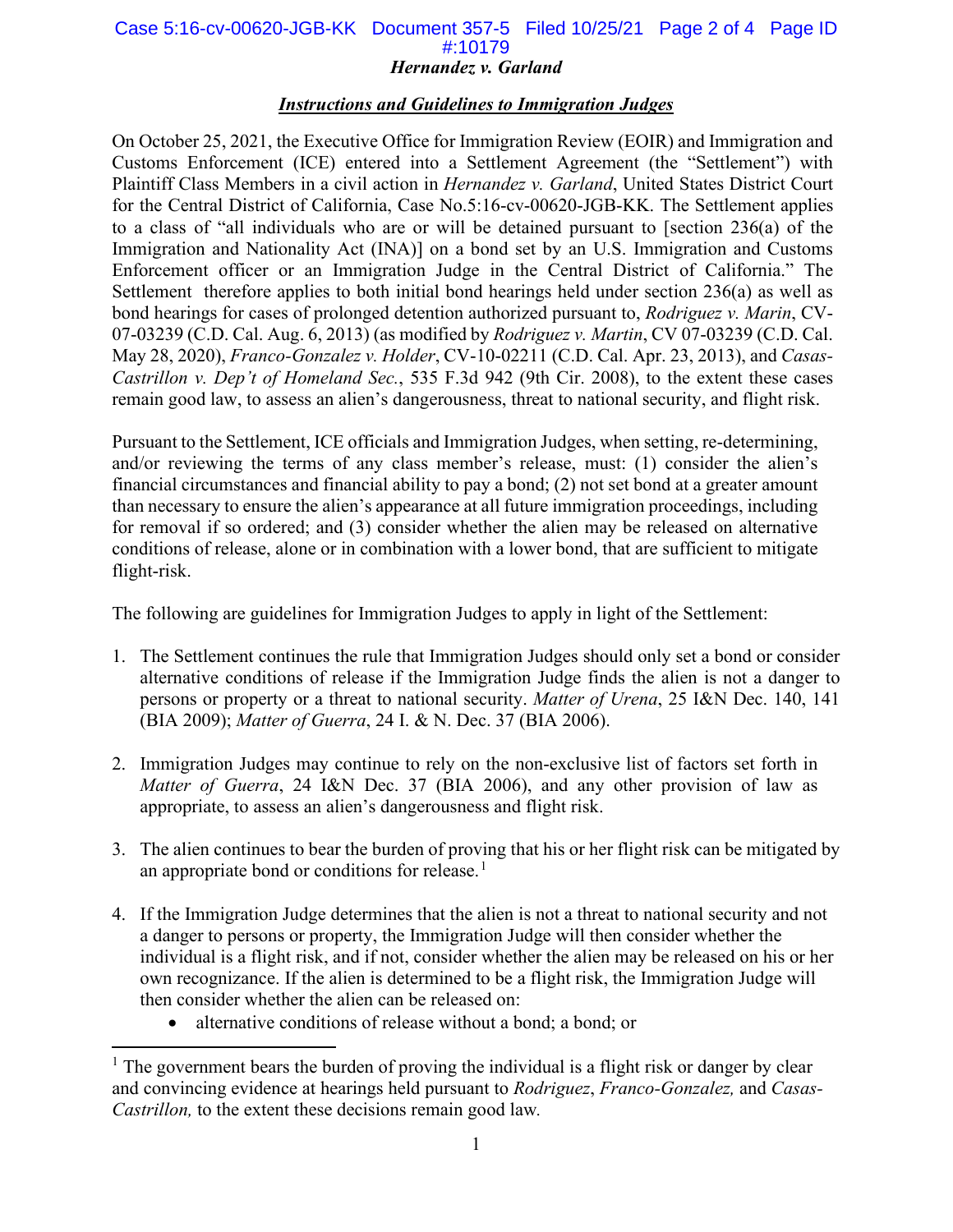### *Hernandez v. Garland* Case 5:16-cv-00620-JGB-KK Document 357-5 Filed 10/25/21 Page 3 of 4 Page ID #:10180

# *Instructions and Guidelines to Immigration Judges*

• alternative conditions of release alone or in combination with a lower bond.

An Immigration Judge has the authority to grant the alien's release on alternative conditions of release alone or in combination with a lower bond.

- 5. When an Immigration Judge decides that an alien is eligible for release on bond, he or she must affirmatively inquire into the alien's financial circumstances and make an individualized assessment of the alien's current ability to pay the bond amount to be set.
- 6. In assessing an alien's ability to pay, Immigration Judges should consider all relevant evidence in the record,<sup>[2](#page-2-0)</sup> including any information solicited by ICE.<sup>[3](#page-2-1)</sup> Immigration Judges may also inquire into any additional evidence presented relevant to an alien's ability to pay, including but not limited to:
	- The alien's individual income and employment history;
	- Income of the alien's spouse or domestic partner;
	- Assets available to pay a monetary bond amount, including personal or real property in the United States or abroad;
	- Other expenses, debts, or circumstances that would impair ability to pay.
- 7. An Immigration Judge may assess an alien's financial circumstances based on the alien's sworn testimony alone or, where necessary, the Immigration Judge may require the alien to provide corroborative evidence concerning the alien's financial circumstances.

In addition to the alien's sworn testimony, other relevant evidence may include, but is not limited to:

- Documentation concerning the alien's (or the alien's spouse's or domestic partner's) wages, salary, or other earnings, including pay stubs, bank records, tax returns, or similar documents;
- Evidence of monthly mortgage or rental payments;
- Evidence of debts such as medical expenses and child-support or care expenses;
- Evidence of any other assets in the United States or abroad.
- 8. When setting, re-determining, and/or reviewing the terms of any Class member's release, the Immigration Judge must not set a bond at a greater amount than needed to ensure the alien's appearance. The Immigration Judge must also consider whether alternative conditions of

<span id="page-2-0"></span> $2$  By regulation, information collected pursuant to the Settlement to determine a class member's financial ability to pay a bond "shall be separate and apart from, and shall form no part of, any deportation or removal hearing or proceeding." 8 C.F.R. § 1003.19(d).

<span id="page-2-1"></span><sup>&</sup>lt;sup>3</sup> Pursuant to the Settlement, ICE has instructed its Enforcement and Removal Operations officers to assess ability to pay when conducting an initial custody determination with regard to an individual detained under INA § 236(a).